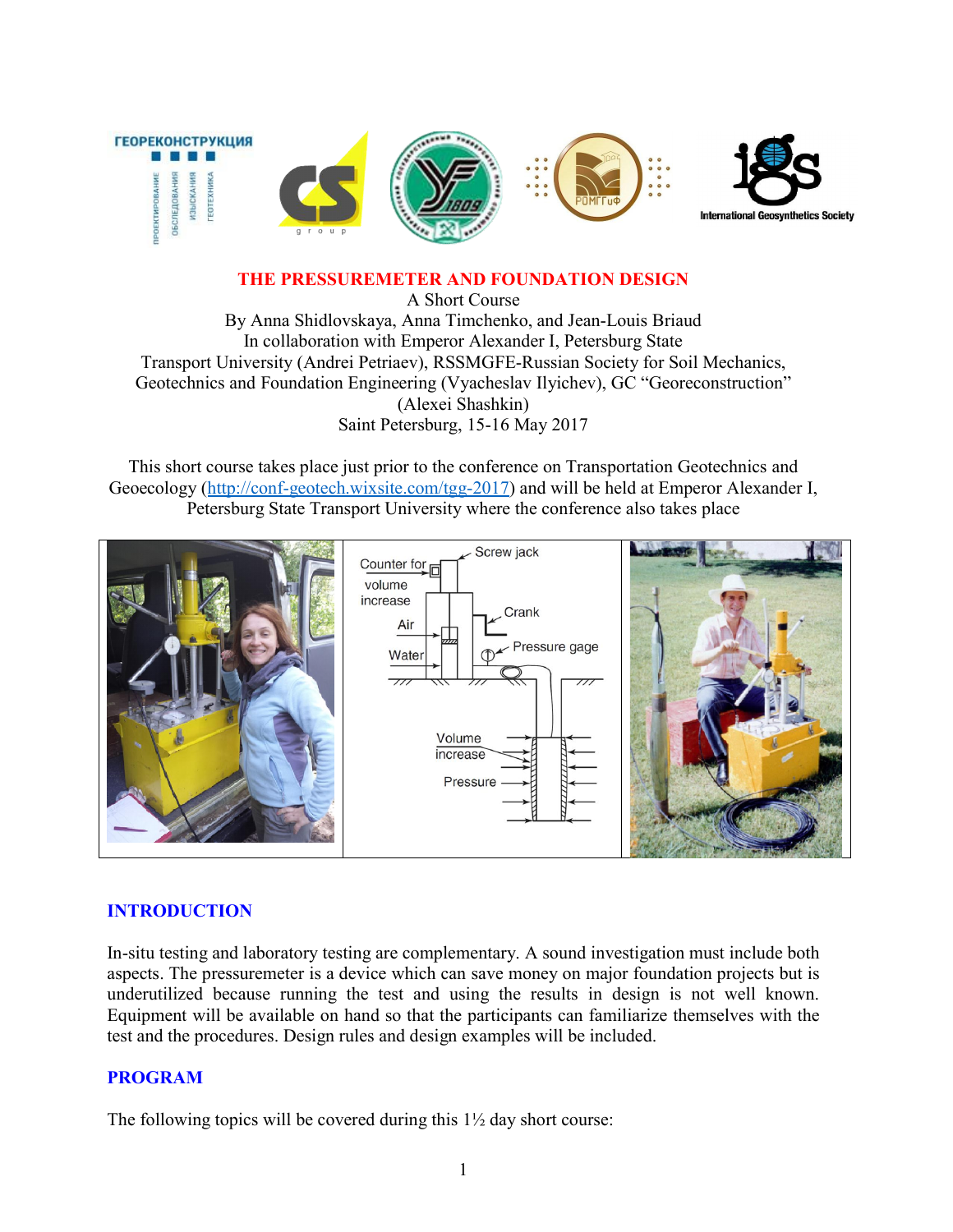### *Monday 15 May 2017 – 09:00 to 13:00*

- 1. Why is the pressuremeter giving an edge to the foundation engineer?
- 2. Description of the equipment
- 3. Calibration and saturation of the equipment
- 4. Preparing the borehole
- 5. Performing the test (long static pressure to simulate long-term loading or rapid inflation for impact loading or cyclic loading to replicate repetitions of load)
- 6. Comparison between Russian standard and ASTM standard (USA)
- 7. Demonstration of the test

## *Monday 15 May 2017 – 14:00 to 17:30*

- 8. Data reduction
- 9. Soil parameters (modulus and strength)
- 10. Comparison between the PMT parameters and other soil parameters
- 11. Shallow foundations

## *Tuesday 16 May 2017 – 09:00 to 12:30*

- 12. Vertically loaded piles
- 13. Horizontally loaded piles
- 14. Retaining walls
- 15. Soil Improvement
- 16. International and Russian experience on pressuremeter testing
- 17. Future of PMT in Russia
- 18. Advantages and disadvantages

## *Dr. Briaud, Dr. Shidlovskaya and Dr. Timchenko will be available Tuesday afternoon for free consulting on pressuremeter and geotechnical projects.*

# **LECTURERS**

The short course will be given jointly by Dr. Anna Shidlovskaya, Professor at St. Petersburg University of Mines, Dr. Jean-Louis Briaud, Distinguished Professor at Texas A & M University.

#### Dr. Jean-Louis Briaud

Professor Briaud received his Bachelor degree in France and his Master and PhD degrees in Canada. He is a distinguished professor in the Zachry Dpt. of Civil Engineering at Texas A&M University. He has performed over 1000 pressuremeter (PMT) tests all around the world in different geotechnical and engineering geological conditions, on different soils and rocks, has developed a PMT unit (the TEXAM) which will be demonstrated during the short course, has written a manual for the Federal Highway Administration on the PMT, and a book on the PMT. He has received the ASTM Hogentogler Award and the ASCE Walter Huber Research Prize for his work on the pressuremeter. Professor Briaud is a registered Professional Engineer in Texas.